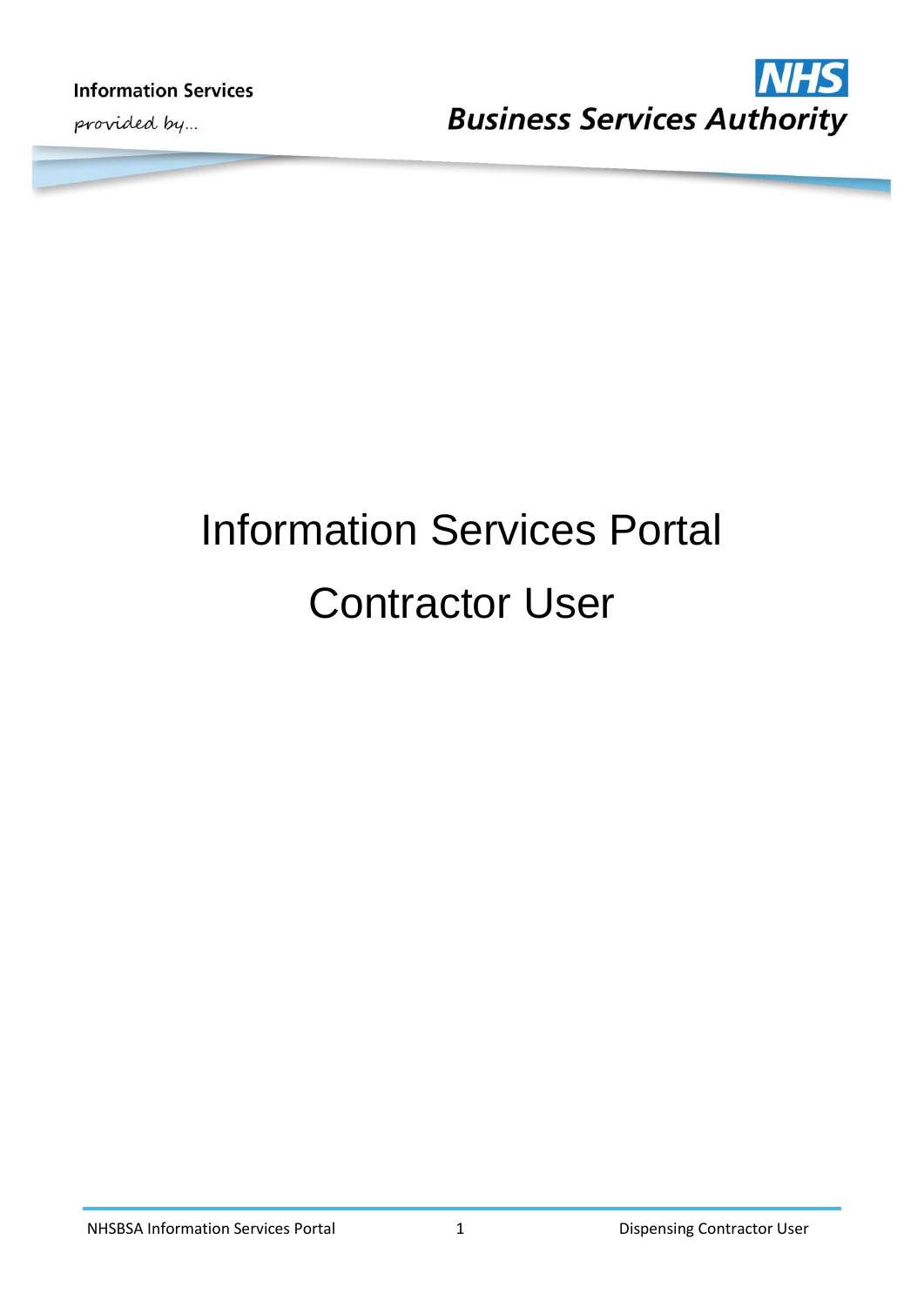# **Contents Page**

- 1. Login [and View Reports](#page-2-0)
- 2. [Header and Footer](#page-5-0)
- 3. [My Account](#page-7-0)
- 4. [Forgotten Password](#page-8-0)
- 5. [Account Locked](#page-9-0)
- 6. [Logout](#page-11-0)
- 7. [Other Information](#page-11-1)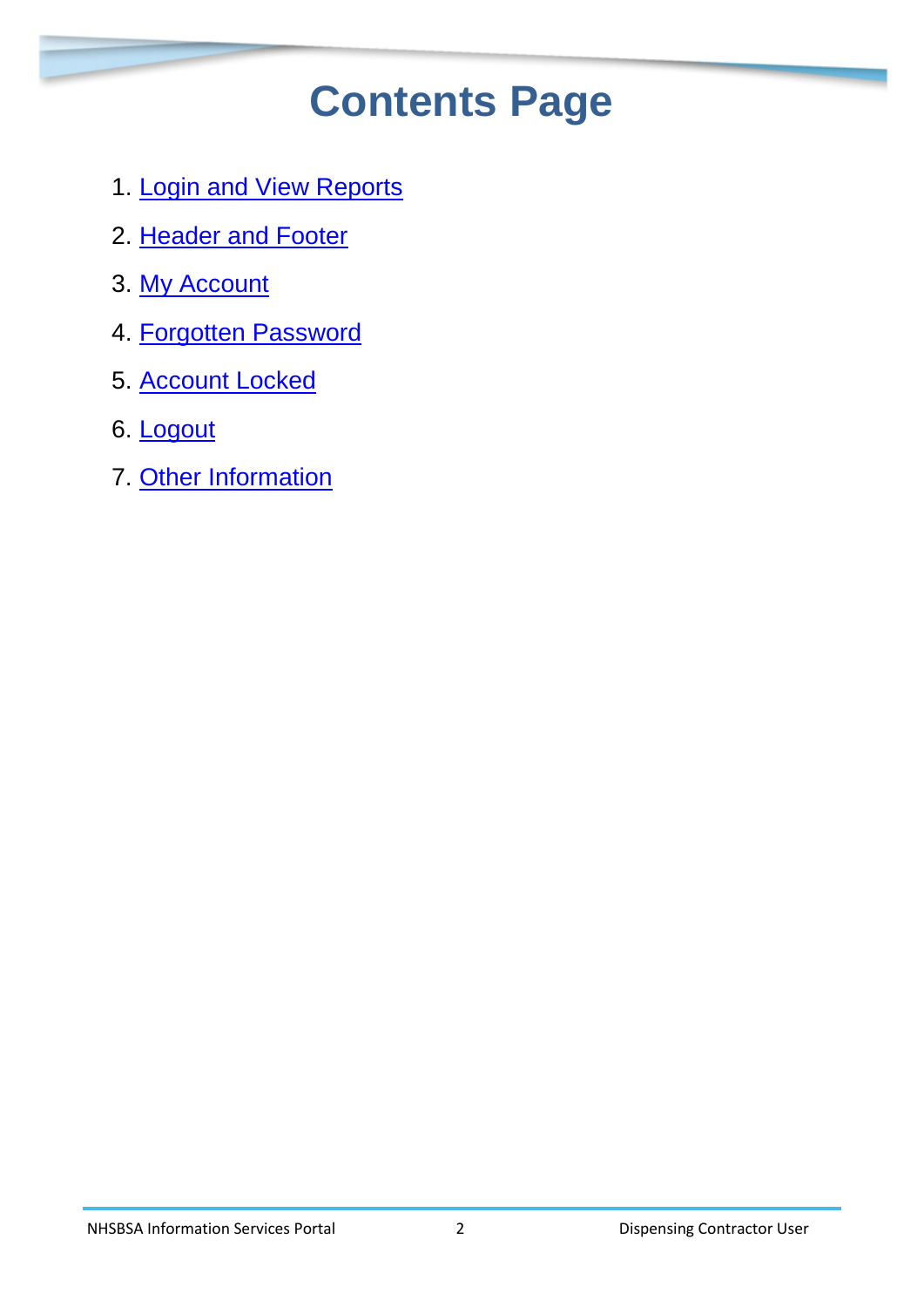# **Contractor User**

#### <span id="page-2-0"></span>**Login**



From the **ISP login page**, enter your email address and password in the spaces provided. **1a**

Click the *Login* button. Once you have successfully logged into the system you will be presented with the following page; **1b**



The automated registration process is not available to Contractors.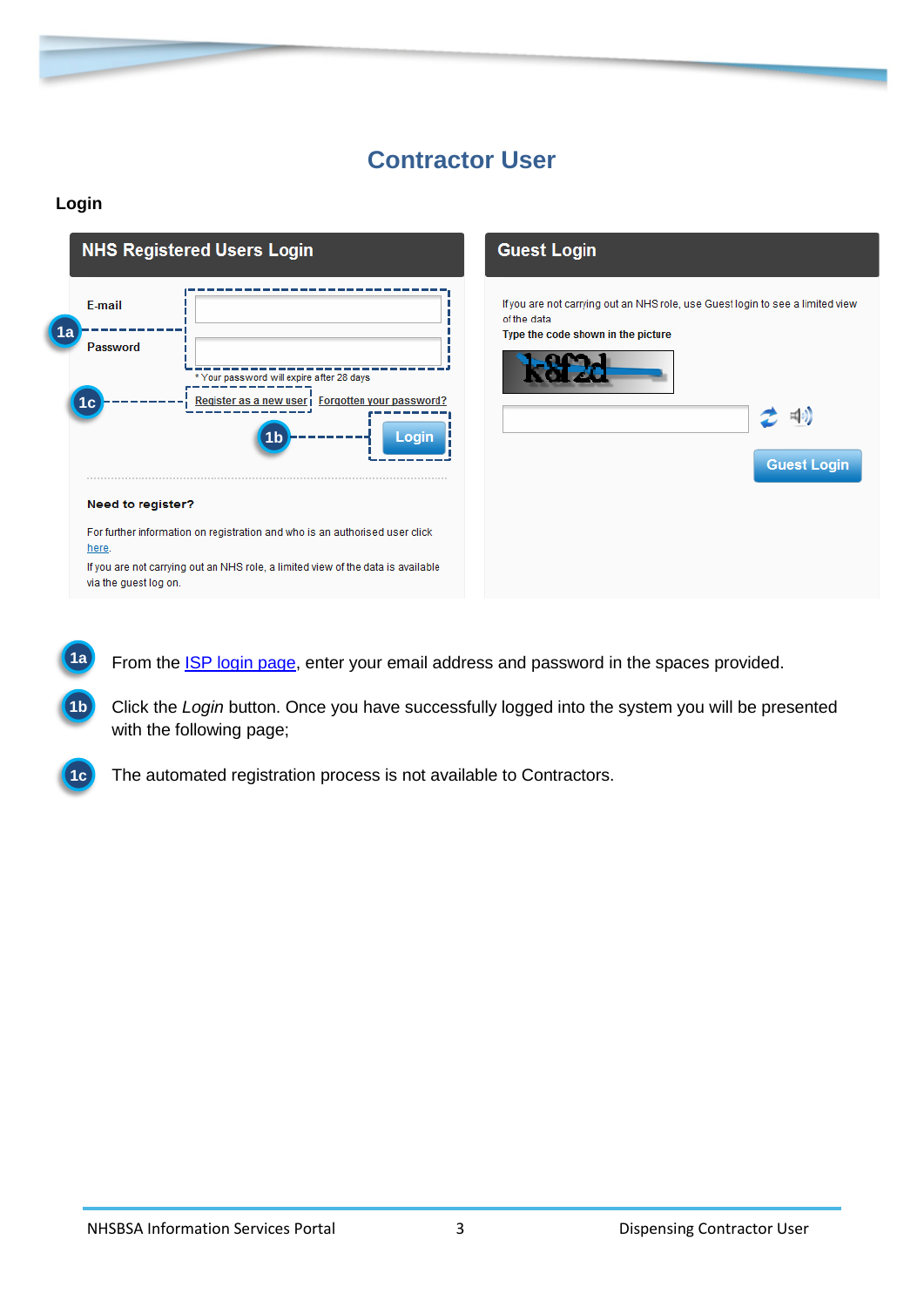

**2a**

**b**

Select '+Report' to view available schedules. The page below will be displayed.

| + Report                              | Enter Search Criteria                  | Q Search | x                         |
|---------------------------------------|----------------------------------------|----------|---------------------------|
| <b>Payment Information</b>            | 3a                                     |          |                           |
|                                       |                                        |          |                           |
|                                       |                                        |          |                           |
| + Report                              | Enter Search Criteria                  | Q Search | $\boldsymbol{\mathsf{x}}$ |
| <b>Payment Information</b>            |                                        |          |                           |
| <b>PAYMENT INFORMATION</b>            |                                        |          |                           |
| <b>Prescription Item Report</b><br>i⊟ | 3c<br><b>Schedule of Payments</b><br>E |          |                           |
| 3 <sub>b</sub>                        |                                        |          |                           |

Select the Payment Information folder Select Prescription Item Report to view this report (available in CSV/ZIP format) Select Schedule of Payments to view this report (available in PDF format) **3a 3b b 3b**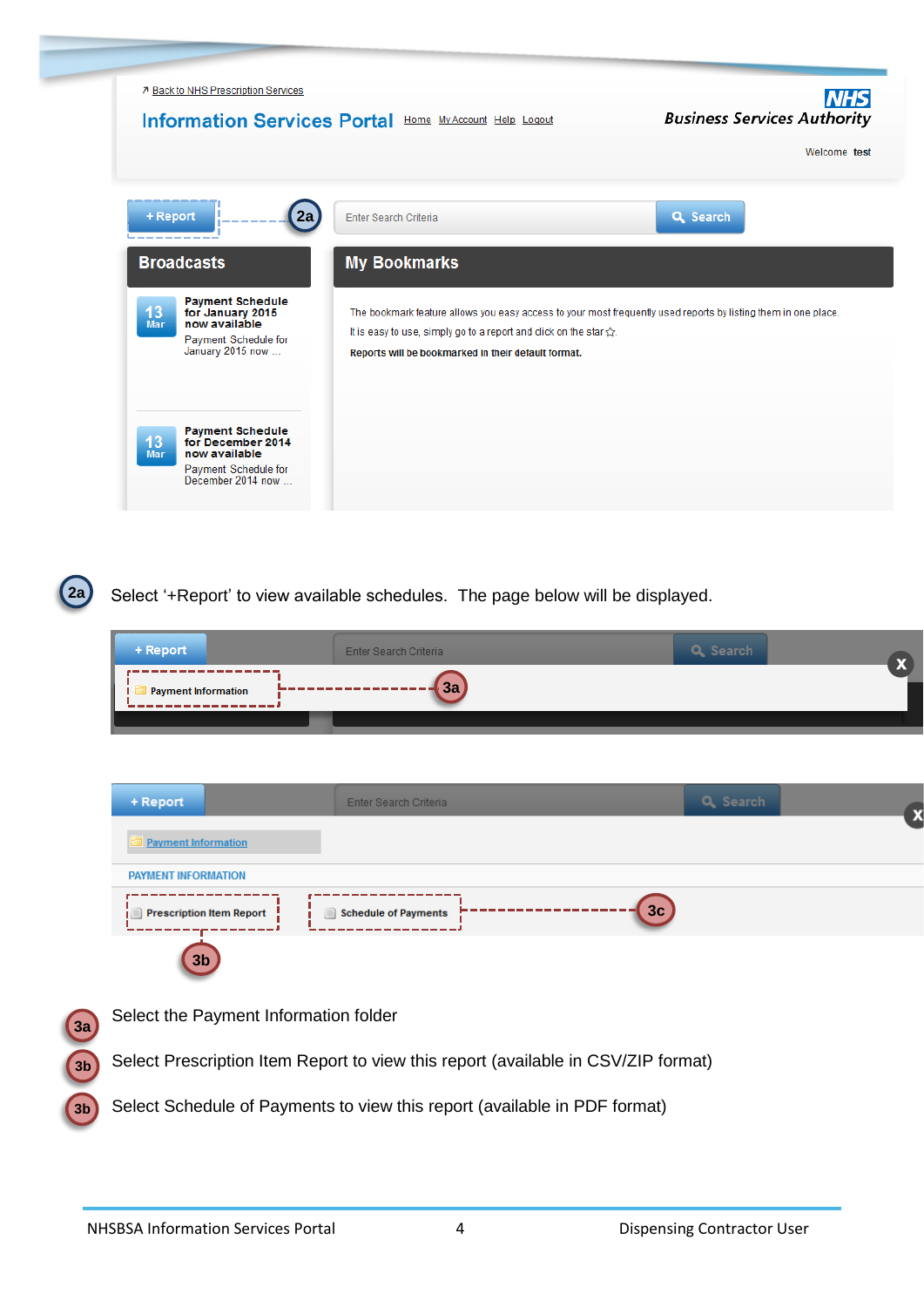The following steps apply to both the Prescription Item Report and the Schedule of Payments.



Click on the PDF/CSV hyperlink for the report you want to view. This will open the report in your PDF/CSV viewer.

| <b>Schedule of Payments</b>                        |                          |                          | $\bm{ \left( i \right)}$ |
|----------------------------------------------------|--------------------------|--------------------------|--------------------------|
| ----------<br><b>A Data Selector</b><br>---------- |                          |                          | ☆ Bookmark               |
| <b>Available reports</b>                           |                          |                          |                          |
| <b>Payment Date</b>                                | <b>Type</b>              | <b>Organisation Code</b> | <b>Action</b>            |
| 01-Apr-2015                                        | Pharmacy Late Submission | F9999                    | ______<br>(S) PDF        |

**3d**

**3d**

The data selector can be used to filter to particular months or F/Y codes if you have multiple accounts.

| <b>Payment Date</b>                           |           |       |               |
|-----------------------------------------------|-----------|-------|---------------|
| $\div$<br>[Show all]                          | 3e        |       |               |
| Organisation                                  |           |       |               |
| Enter an F- or YP-code or leave blank for all | 3f        |       |               |
| <b>Prescription Type</b>                      |           |       |               |
| $\div$<br>[Show all]                          | <b>3g</b> |       |               |
|                                               |           | Reset | <b>Submit</b> |



**b**

Payment data can be used to filter to a particular month.

Organisation can be used to filter on F or YP codes if you have multiple accounts (search in capitals).

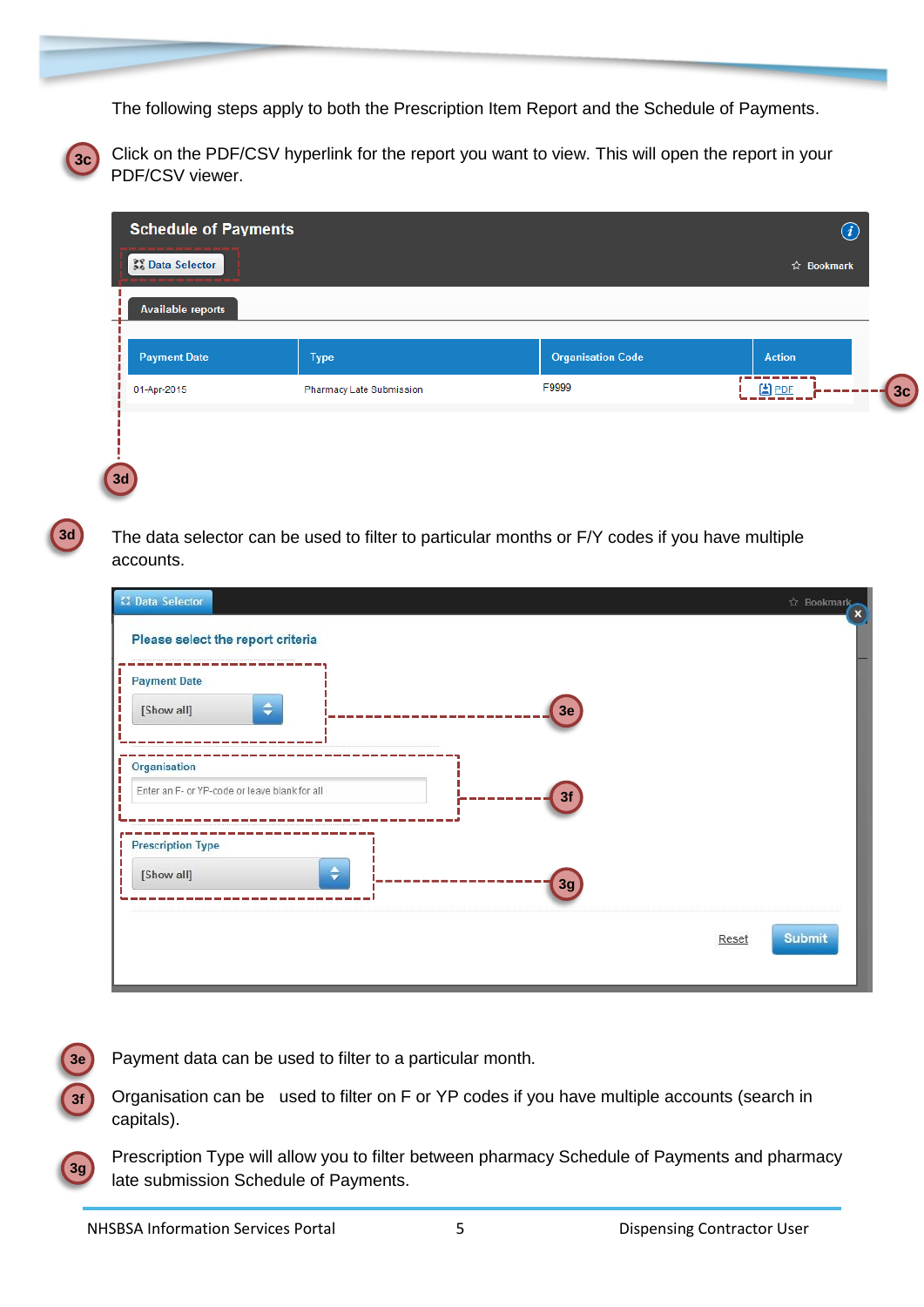#### <span id="page-5-0"></span>**Header**



Select to go back to the home page **4a**

Select to go to your account. For more information, please see the My Account section below. **4b**

This will take you to a NHS BSA Information Page. **4c**

Select to logout of the system.

#### **Footer**

**4d**



- If you wish to give feedback about the Information Services Portal please select Feedback. See Section 6 for further details. **5a**
- A new page will open showing the Terms and Conditions. **5b**
- A new page will open showing privacy information. **5c**
- A new page will open showing accessibility information. **5d**
- This will download the Frequently Asked Questions document. **5e**
- Click this link if you would like to contact us via email regarding any questions you have about the system. **5f**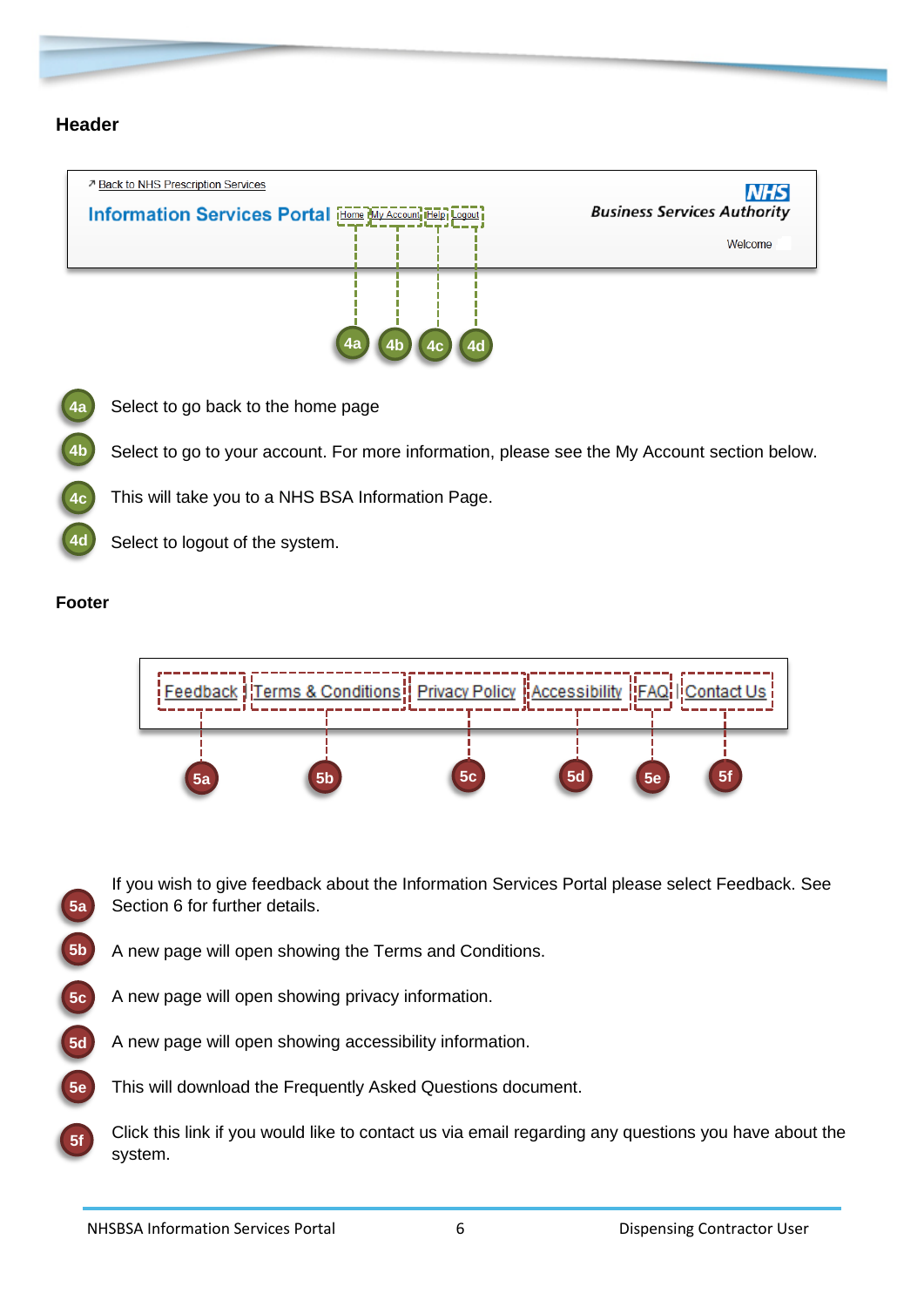|  | <b>Feedback Form</b> |
|--|----------------------|
|  |                      |

#### **Feedback Form**

**6a**

**6b**

| <i>i</i> Name   | Ann Other                        | 6a             |
|-----------------|----------------------------------|----------------|
| Email           | Ann.Other@email.com              |                |
| Feedback Type   | ÷<br><b>Select Feedback Type</b> |                |
| <b>Comments</b> | <b>Enter Comments</b>            | 6 <sub>b</sub> |
|                 | Maximum of 1000 characters       | 6c             |
|                 |                                  |                |

NHSBSA Information Services welcomes feedback to help further develop the service

Your name and email address will be pre-populated.

Select the type of feedback you wish to leave from the drop down box and leave your comments below.

If you wish to remove the information you have entered, select *Reset*. When you have finished, select *Submit* to send your feedback. If your feedback has been sent successfully you will be sent to the following page; **6c**

| <b>Feedback Form</b>                                                                                                                                                                                                              |
|-----------------------------------------------------------------------------------------------------------------------------------------------------------------------------------------------------------------------------------|
| Thank You for your feedback on Information Services Portal.                                                                                                                                                                       |
| We cannot respond to you personally, but please know that your feedback has been received and will be reviewed by the Information Services Team. If we need to<br>follow up with you on your ideas, we will contact you directly. |
| We appreciate your assistance.                                                                                                                                                                                                    |
| Information Services Team                                                                                                                                                                                                         |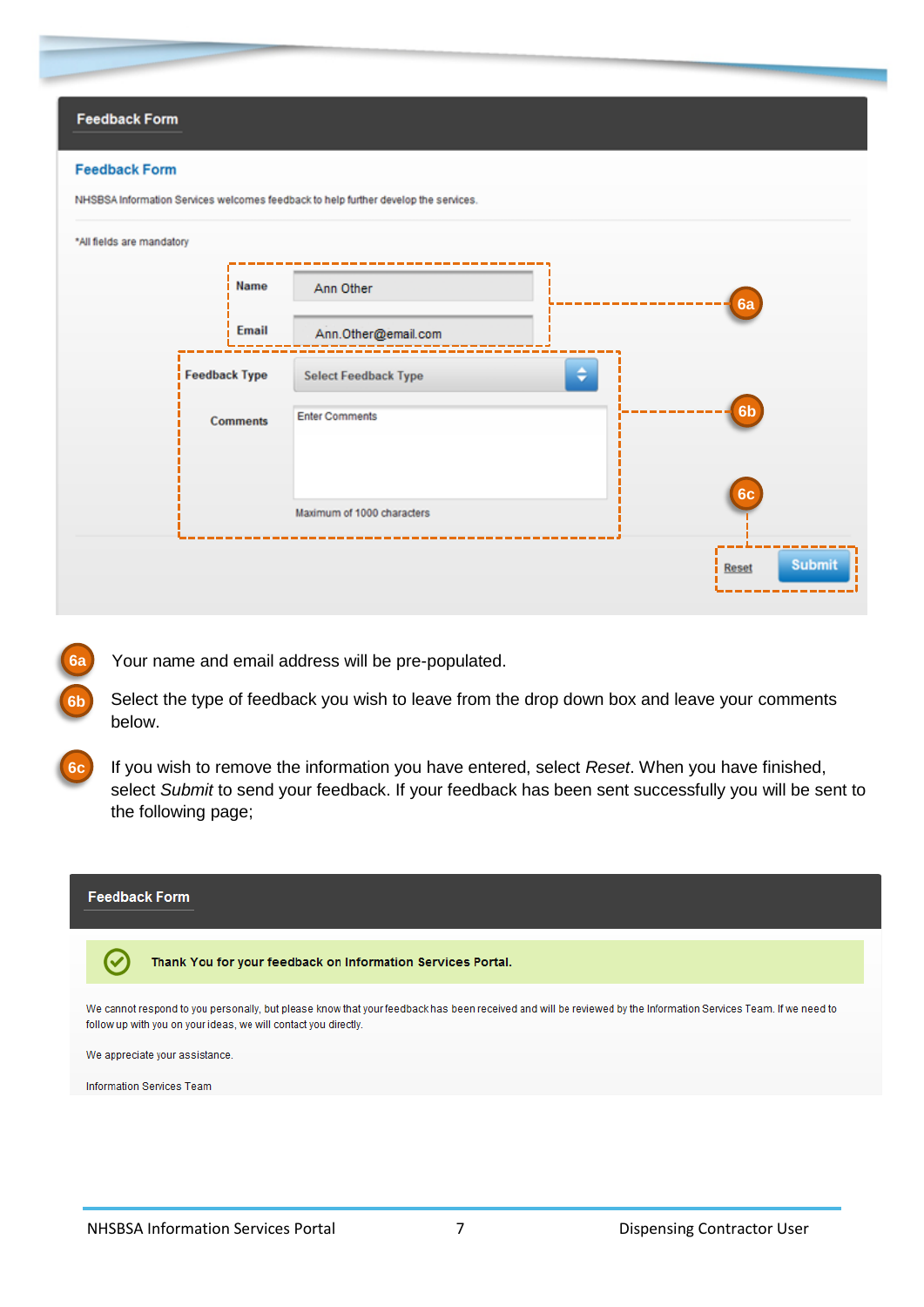#### <span id="page-7-0"></span>**My Account**

| 7f<br><b>My Account Details</b><br><b>Request New Profile</b><br>-------<br><b>Account Details</b>                                                                               |
|----------------------------------------------------------------------------------------------------------------------------------------------------------------------------------|
| Some of your details are not editable from this page. If you wish to make amendments to these details please contact NHSBSA Information Services<br>at nhsbsa.help@nhs.net<br>7c |
| <b>Personal Details</b>                                                                                                                                                          |
| <b>First Name</b>                                                                                                                                                                |
| <b>Last Name</b>                                                                                                                                                                 |

| <b>Last Name</b>            |        |                              |                     |
|-----------------------------|--------|------------------------------|---------------------|
| <b>Telephone</b>            |        |                              |                     |
| Email                       | 7a     |                              |                     |
| <b>Organisation Type</b>    |        |                              |                     |
| Organisation                |        |                              |                     |
| <b>Organisation Code</b>    |        |                              |                     |
| Change Password!            | 7e     |                              |                     |
| <b>Current Password</b>     |        |                              |                     |
| <b>New Password</b>         |        |                              | 7d                  |
| <b>Confirm New Password</b> |        | 7b                           |                     |
|                             | Cancel | <b>Edit Personal Details</b> | <b>Save Changes</b> |

- This section will display your personal details, as well as the details of your organisation. **7a**
- If you wish to amend your personal details, click *Edit Personal Details*. This will allow you to change your first name, last name, and telephone number. Click *Save Changes* when you have finished. **7b**
- You can email the Prescription Processing Helpdesk at any time for assistance with your account using this address. **7c**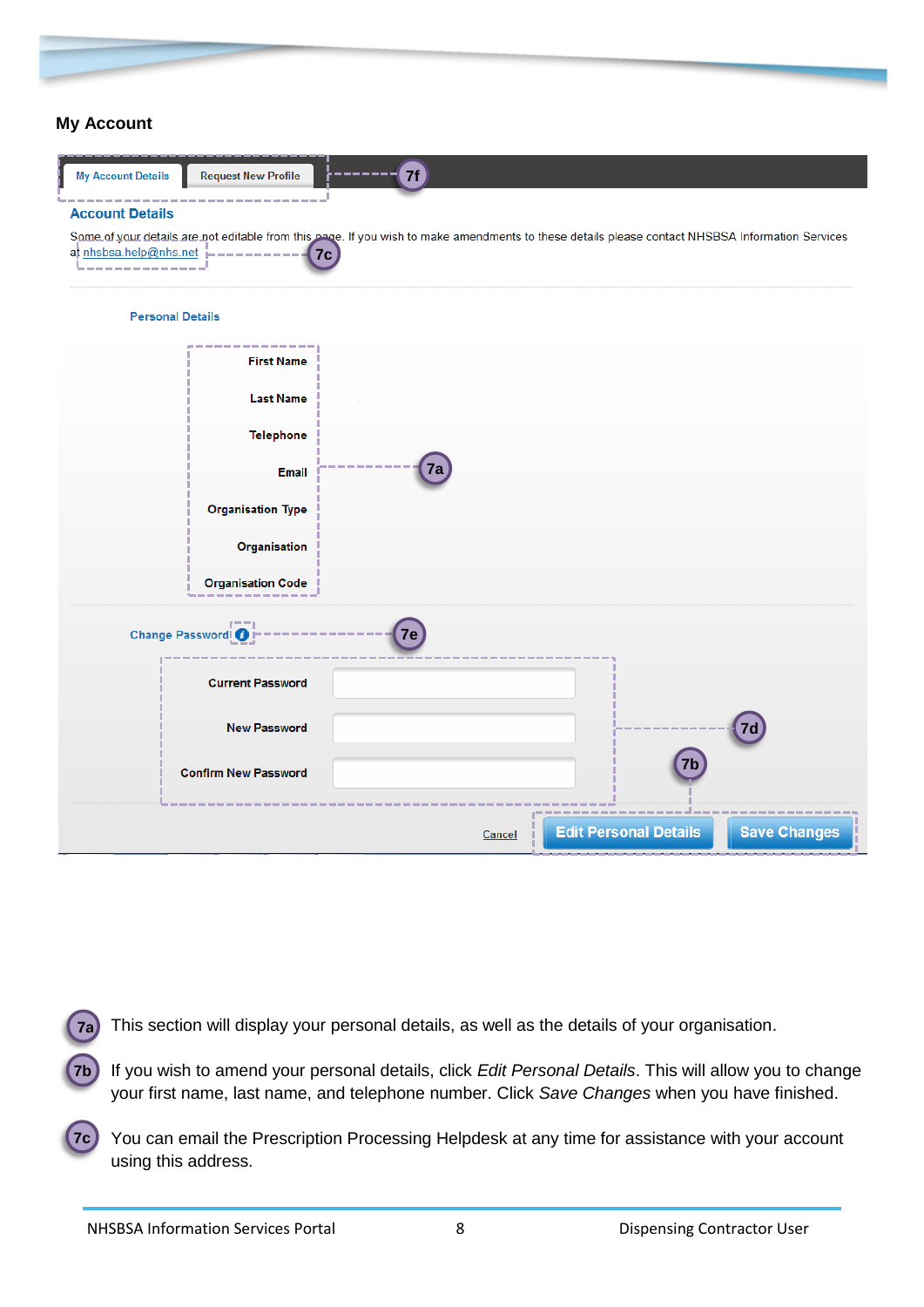

Hover your mouse over this symbol for information on how to choose a password. **7e**

The *Request New Profile* tab is currently not applicable to Dispensing Contractor Users.

#### <span id="page-8-0"></span>**Forgotten Password**

**7f**

## **Contractor User**

|                 | <b>NHS Registered Users Login</b>                                                                                  |
|-----------------|--------------------------------------------------------------------------------------------------------------------|
| <b>F-mail</b>   |                                                                                                                    |
| <b>Password</b> | * Your password will expire after 28 days<br>8a<br>Register as a new user<br>Forgotten your password?<br>_________ |
|                 | Login                                                                                                              |

**8a**

If you have forgotten your password, from the login page click *Forgotten your password* and the following will appear;

|     | Forgotten your password?                                                              |               |    |
|-----|---------------------------------------------------------------------------------------|---------------|----|
| d v | To create your new password, type the full e-mail address that<br>you use to sign in. |               |    |
| ne  | E-mail                                                                                |               |    |
|     |                                                                                       |               | 8b |
|     | Cancel                                                                                | <b>Submit</b> |    |
|     |                                                                                       |               |    |

Enter your email address into the box and click *Submit*. The following box will appear; **8b**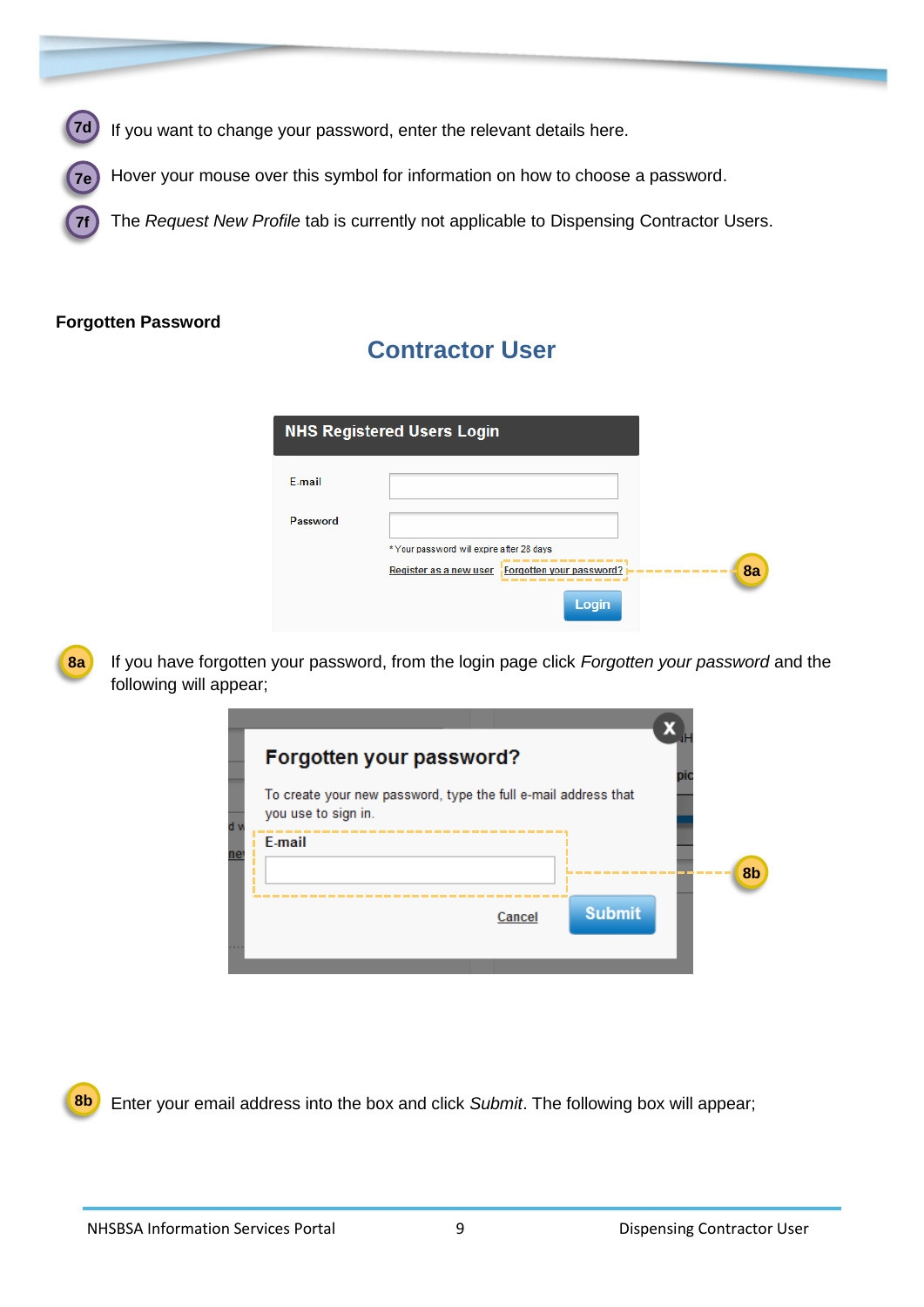| <b>Security Question</b>                                               |               |    |
|------------------------------------------------------------------------|---------------|----|
| Please enter your security answer in order to create a new<br>password |               |    |
| Which town were you born in?                                           |               |    |
|                                                                        |               | 8c |
| Cancel                                                                 | <b>Submit</b> |    |
|                                                                        |               |    |

You will be asked one of your security questions. Enter your answer and click *Submit*. If successful the following message will appear; **8c**

| An email has been sent to you. Please click on the link to<br>activate your account. |              |
|--------------------------------------------------------------------------------------|--------------|
|                                                                                      | <b>Close</b> |

Once you have received the email, click on the link provided and answer the security question. Then the following will appear;

|    | <b>Create a New Password</b>                        |               |
|----|-----------------------------------------------------|---------------|
|    | Please create a new password<br><b>New Password</b> | 8e            |
| 8d | <b>Confirm New Password</b>                         |               |
|    |                                                     |               |
|    | Close                                               | <b>Submit</b> |
|    |                                                     |               |

<span id="page-9-0"></span>Enter your new password and select *Submit*. You will then be directed to the home page. Hover your mouse over this symbol for information on how to choose a password **8d 8e**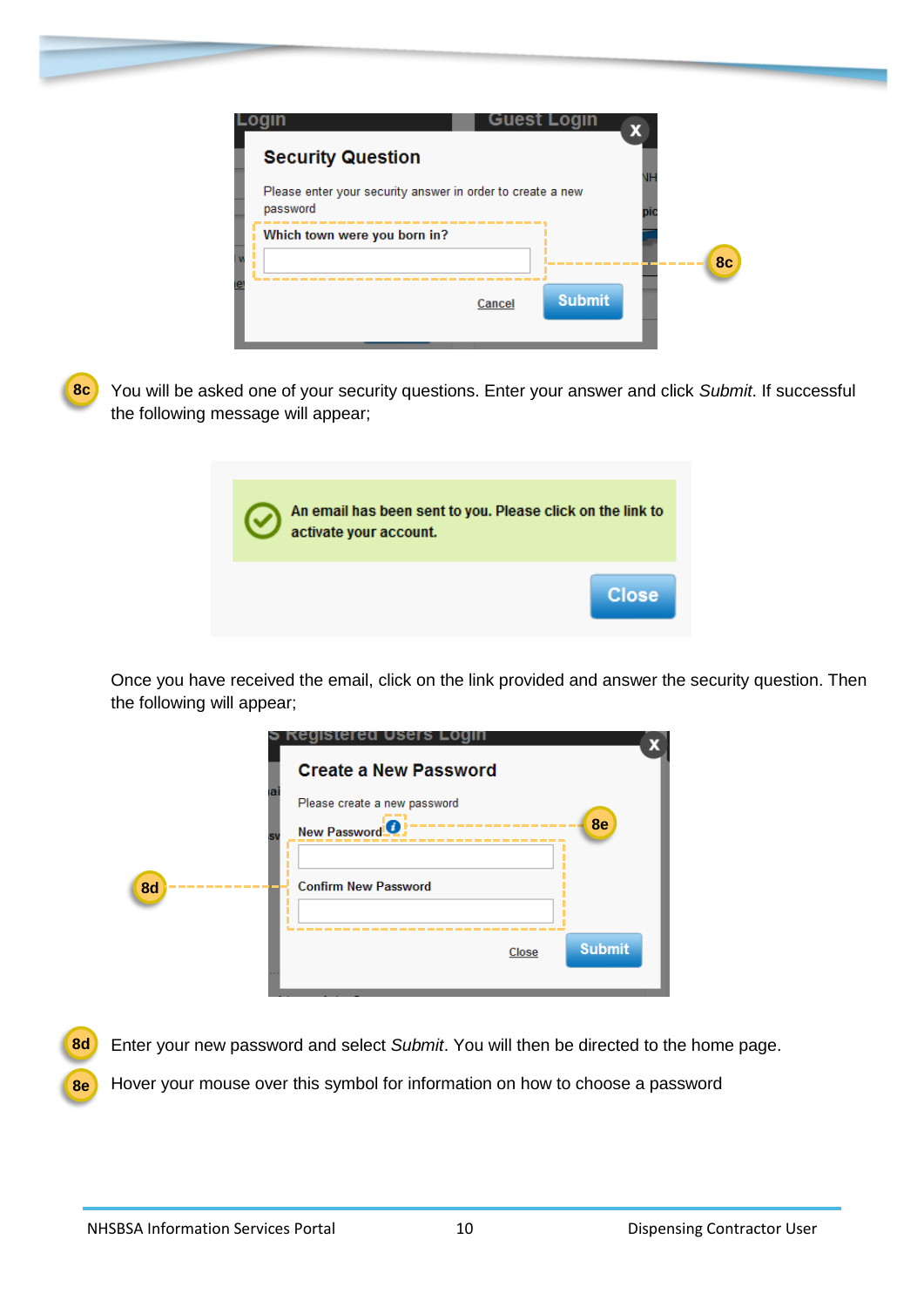#### **Account Locked**

### **Contractor User**



**9a**

**9c**

If you enter the wrong password three times your account will become locked and this message will appear. To unlock your account click the link and the following will appear;



Enter your email address and click *Submit*. The following will appear; **9b**



Answer the security question and select *Submit*. If successful the following will appear;